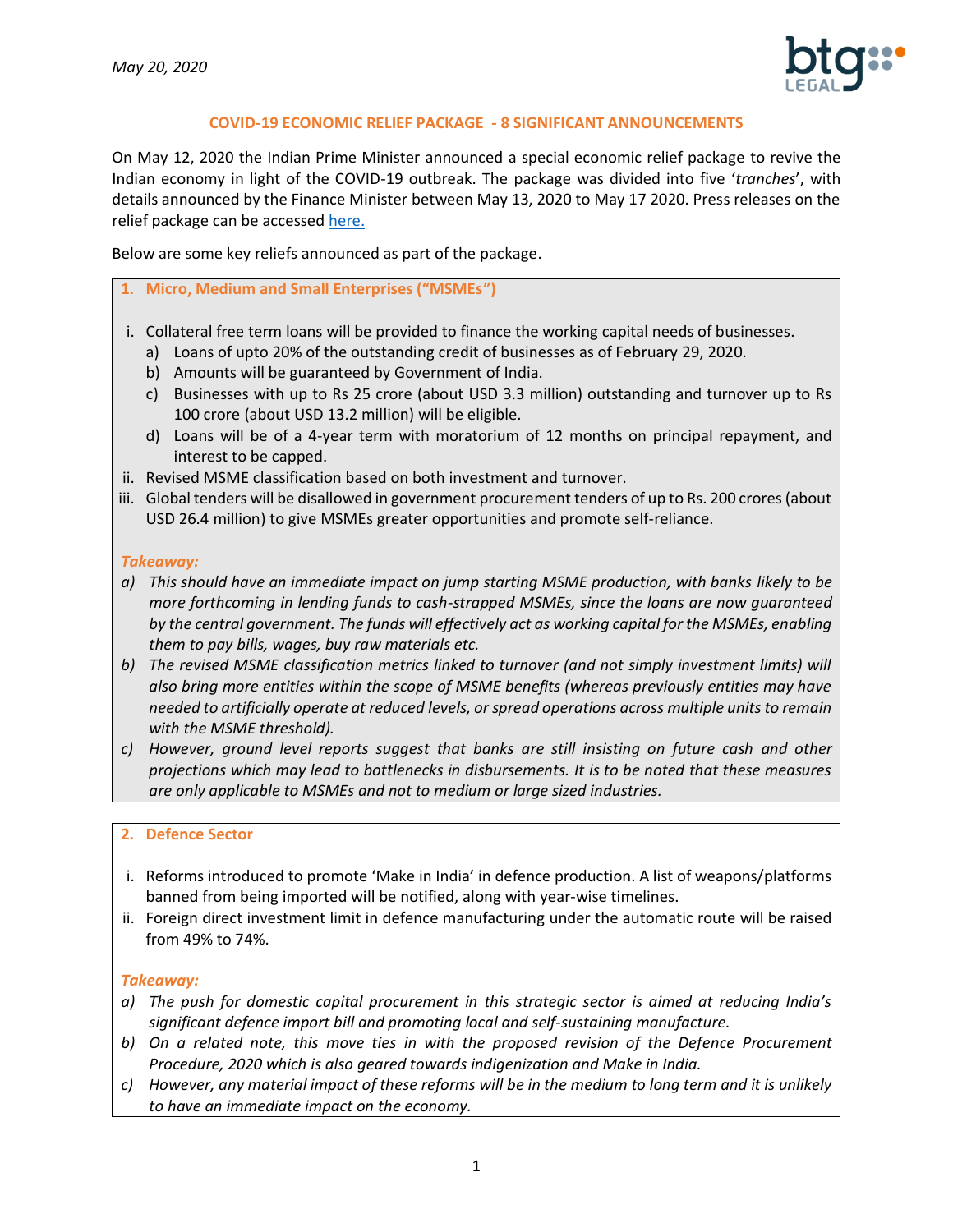

## **3. Power Sector**

- i. Tariff policy will be released with reforms relating to consumer rights, promotion of industry and sustainability of sector.
- ii. Privatization of power departments/utilities in Union Territories.
- iii. Power Finance Corporation and Rural Electrification Corporation will help DISCOMs with liquidity to the extent of Rs 90,000 crores in two equal instalments. This amount is to be utilized to pay their dues to transmission and generation companies.

# *Takeaway:*

- *a) While cash flows and revenues of DISCOMs have been hit owing to low demand from industrial consumers during the lockdown, the proposed emergency liquidity infusion will avert a scenario where transmission and generation companies are forced to stop supplies to DISCOMs in default.*
- *b) The loans will be issued against a guarantee from the relevant State related to the DISCOM.*
- *c) The issue of how quickly the liquidity will be trickle down to the creditors will be a key question. The other reforms are once again only likely to have an impact in the long term subject to the efficiency with which they are implemented.*

## **4. Contract Extension**

Extension of government contracts due for completion on or after February 20, 2020 to be extended by 3-6 months on invocation of force majeure clause ("**FMC**") without imposition of any cost or penalty. FMC would be held valid only if parties to the contract were not in default of the contractual obligations as of February 19, 2020.

## *Takeaway:*

- *a) This move will come as a relief to businesses transacting with the government, not only allowing them additional time to complete their contractual obligations temporarily affected by COVID-19 (and potentially by the max migrant labour exodus as well), but also protecting them from contractual penalties/delay costs, which can be significant amounts.*
- *b) However, companies availing of this benefit should have their contracts vetted prior to invoking FMC, as it may have other implications on the performance of the contract.*

## **5. Insolvency Measures**

- i. Minimum threshold to initiate insolvency proceedings raised to Rs. 1 crore (about USD 132,000) from Rs. 1 lakh (about USD 1,320).
- ii. Special insolvency resolution framework for MSMEs under Insolvency and Bankruptcy Code, 2016.
- iii. Suspension of fresh insolvency proceedings for upto 1 year, depending on pandemic's progresses.

## *Takeaway:*

- *a) Increasing the money threshold for insolvency proceedings, and its suspension during the pandemic, reduces the risk of liability for organizations that are unable to meet their obligations due to the pandemic.*
- *b) This broad-based approach has multiple ramifications, however, including but not limited to inability of creditors to institute insolvency proceedings against debtors. Your options for recovery of monies due to you may have contracted as a result of this.*